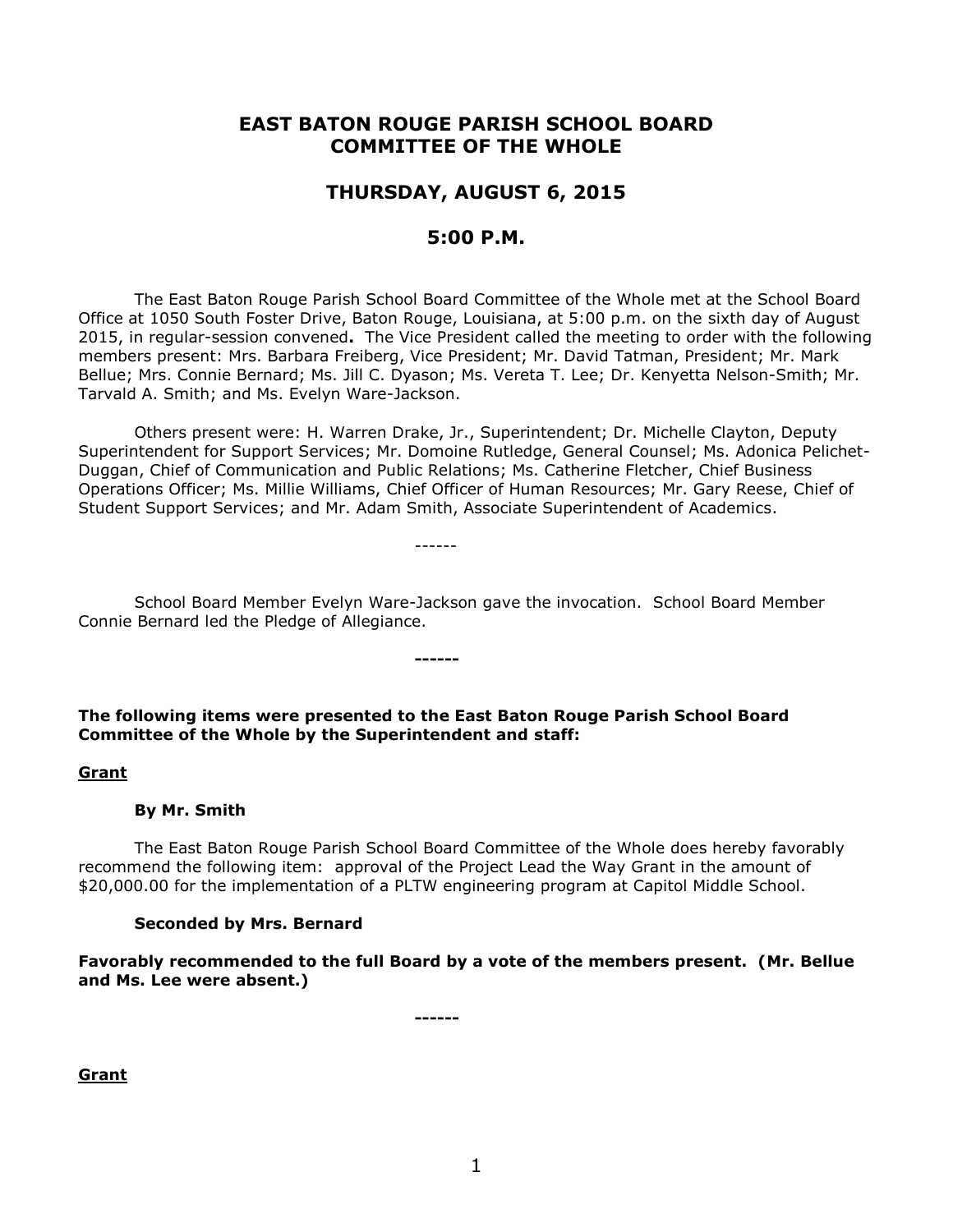#### **By Ms. Ware-Jackson**

The East Baton Rouge Parish School Board Committee of the Whole does hereby favorably recommend the following item: acceptance of the Farm to Family Consumer Science Grant with its Seed Change Initiative for the East Baton Rouge Parish School Board in the amount of \$5,000.00 for Park Forest Middle School and teacher, Margo Williams.

#### **Seconded by President Tatman**

**Favorably recommended to the full Board by a vote of the members present. (Mr. Bellue andMs. Lee were absent.**

**------**

### **Grant**

#### **By Mrs. Bernard**

The East Baton Rouge Parish School Board Committee of the Whole does hereby favorably recommend the following item: acceptance of the Farm to Forever – Sustaining F2S Programs Grant for the East Baton Rouge Parish School Board with its Seed Change Initiative in the amount of \$5,000.00: a) Baton Rouge Foreign Language Immersion Magnet (BR FLAIM) (\$2,500.00), and b) The Dufrocq School (\$2,500.00), to sustain experiential learning activities in conjunction with school gardens.

### **Seconded by Dr. Nelson-Smith**

**Favorably recommended to the full Board by a vote of the members present. (Mr. Bellue and Ms. Lee were absent.)**

**------**

# **Grant**

# **By Dr. Nelson-Smith**

The East Baton Rouge Parish School Board Committee of the Whole does hereby favorably recommend the following item: acceptance of the Kelly Gene Cook, Sr. Charitable Foundation, Inc., Deborah Rochelle Teacher Grant for the East Baton Rouge Parish School Board in the amount of \$14,290.00 to fund instructional, research-based projects providing direct instruction to students and to teachers at the following schools: a) Crestworth Elementary - Kacey Jackson (\$2,185.00); b) Scotlandville Magnet High – Lisa Nichols (\$3,500.00); c) Shenandoah Elementary – Erica Garrison (\$1,810.00) and Kathrin McGregor (3,300); and d) Westdale Heights Academic Magnet – Ellen Rayner (\$3,495.00).

#### **Seconded by Mr. Smith**

**Favorably recommended to the full Board by a vote of the members present. (Mr. Bellue and Ms. Lee were absent.)**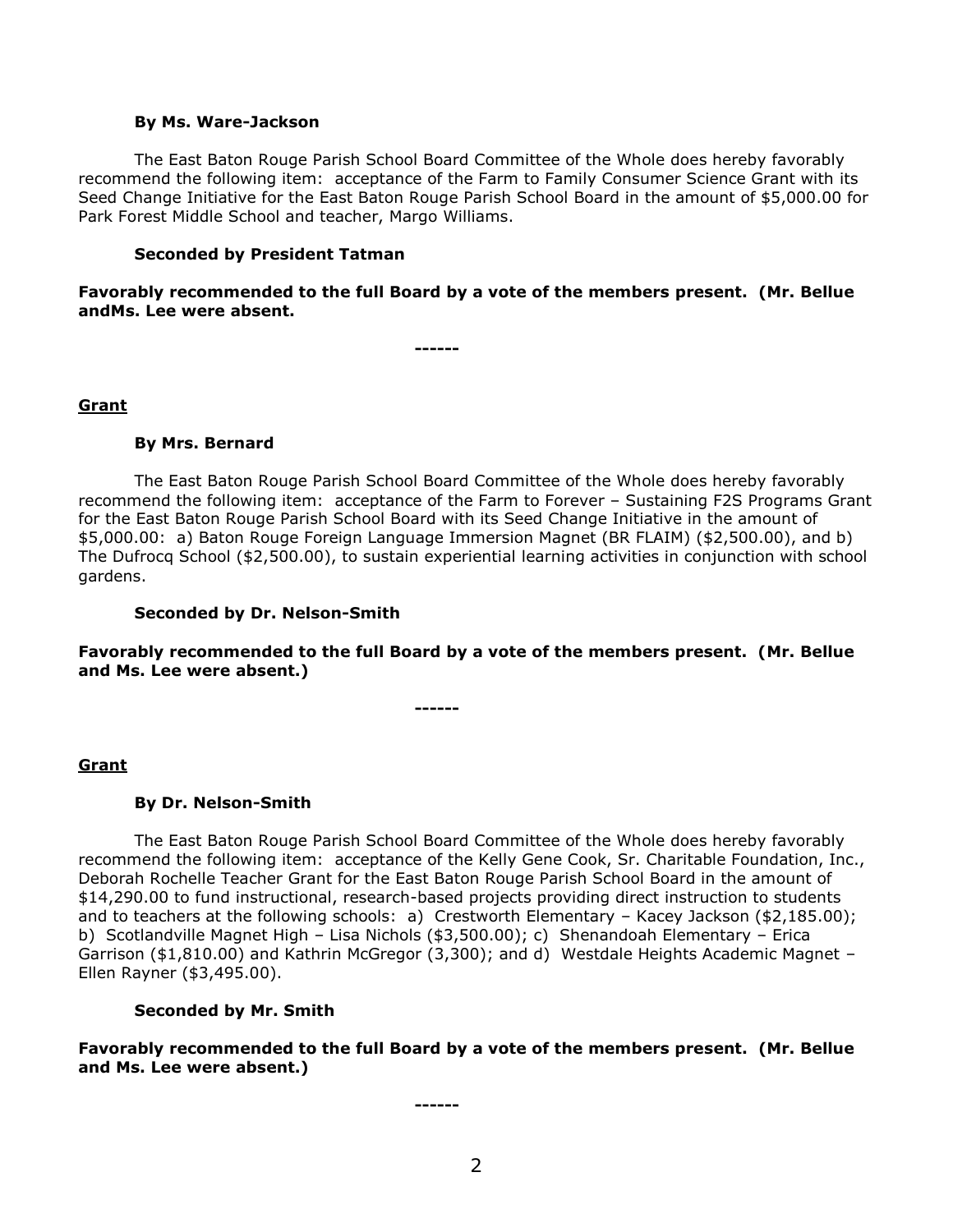# **Contract Renewal**

### **By Ms. Dyason**

The East Baton Rouge Parish School Board Committee of the Whole does hereby favorably recommend the following item: approval to renew a professional services contract between the East Baton Rouge Parish School Board and Soliant Health in the amount of \$75,000.00 to provide audiological testing services to eligible students with disabilities. (Funding Source: General Fund).

# **Seconded by Mrs. Bernard**

# **Favorably recommended to the full Board by a vote of the members present. (Mr. Bellue and Ms. Lee were absent.)**

**------**

Mr. Bellue arrived for the meeting.

### **Membership Renewal**

### **By President Tatman**

The East Baton Rouge Parish School Board Committee of the Whole does hereby favorably recommend the following item: approval to renew the district's 2015-2016 membership with the Louisiana Resource Center for Educators in the amount of \$26,950.00. (Funding Source: General Fund).

# **Seconded by Ms. Ware-Jackson**

# **Favorably recommended to the full Board by a vote of the members present. (Ms. Lee was absent.)**

**------**

# **Professional Services Contract Renewal**

#### **By Ms. Ware-Jackson**

The East Baton Rouge Parish School Board Committee of the Whole does hereby favorably recommend the following item: approval to renew a professional services contract between the East Baton Rouge Parish School Board and Volunteers in Public Schools (VIPS) for the period July 1, 2015, through June 30, 2016, for the following programs: a) EveryBody Reads - \$30,000.00; b) EveryOne Counts - \$10,000.00; c) Partners in Education - \$47,000.00; and d) General School Volunteers - \$25,000.00 for a total amount of \$112,000.00. (Funding Sources: General Fund and Title I).

#### **Seconded by Ms. Dyason**

**Favorably recommended to the full Board by a vote of the members present. (Ms. Lee was absent.)**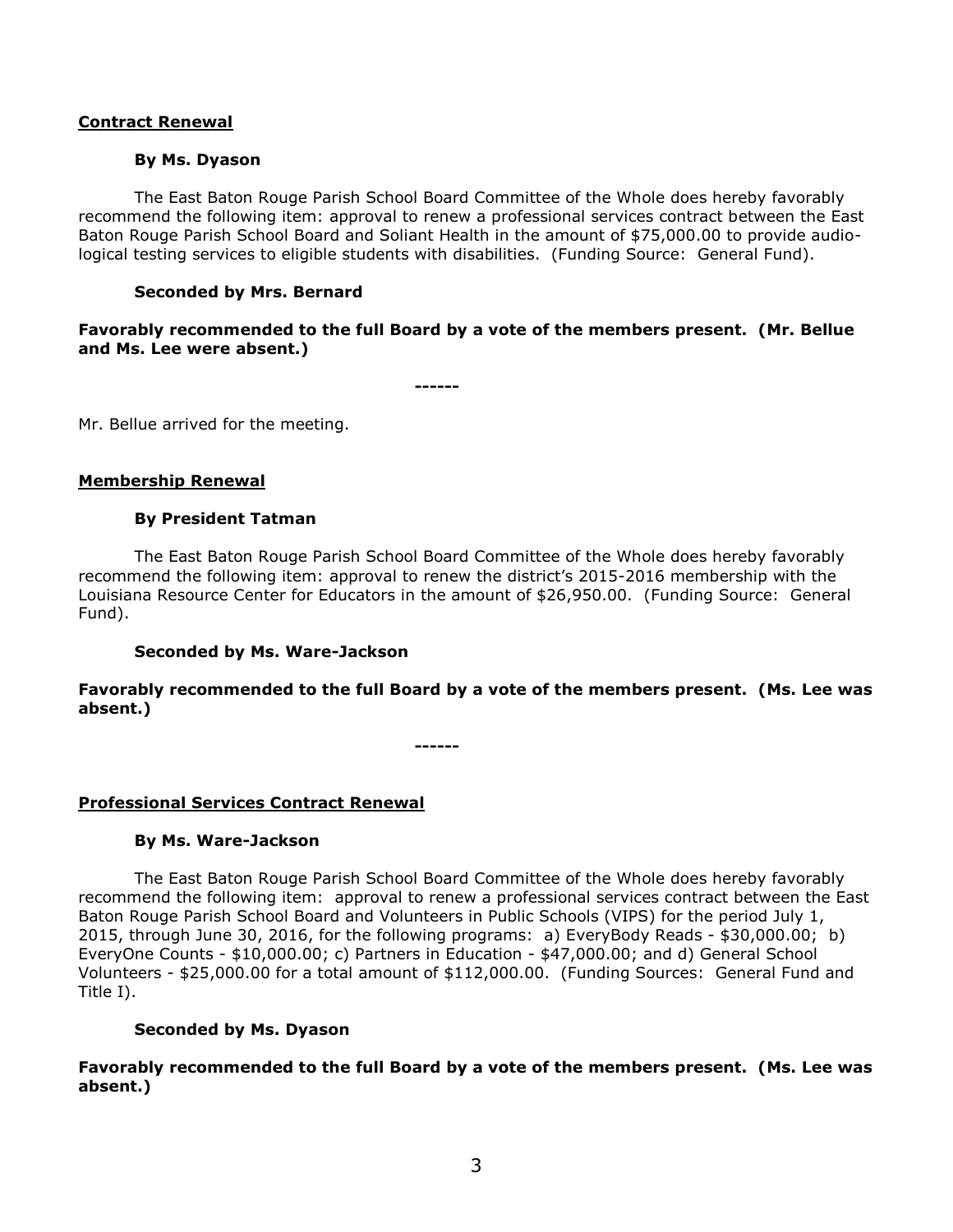# **Professional Services Contract Renewal**

### **By President Tatman**

The East Baton Rouge Parish School Board Committee of the Whole does hereby favorably recommend the following item: approval to renew a professional services contract between the East Baton Rouge Parish School Board and Career Compass in the amount of \$75,000.00 per school year to provide consulting services to ten (10) schools. (Funding Source: General Fund).

### **Seconded by Mr. Bellue**

# **Favorably recommended to the full Board by a vote of the members present. (Ms. Lee was absent.)**

**------**

# **Professional Services Contract Renewal**

#### **By Ms. Ware-Jackson**

The East Baton Rouge Parish School Board Committee of the Whole does hereby favorably recommend the following item: approval to renew a professional services contract between the East Baton Rouge Parish School Board and City Year in an amount not to exceed \$716,800.00 to support the full-time service of six (6) teams of 64 AmeriCorps members to implement the Whole School, Whole Child Model in six (6) schools. (Funding Source: Education Excellence Fund and Title I).

# **Seconded by President Tatman**

# **Favorably recommended to the full Board by a vote of the members present. (Ms. Lee was absent.)**

**------**

# **Professional Services Contract Renewal**

# **By Mr. Smith**

The East Baton Rouge Parish School Board Committee of the Whole does hereby favorably recommend the following item: approval to renew a professional services contract between the East Baton Rouge Parish School Board and Big Buddy in the amount of \$70,225.00 to provide academic and enrichment services for Highland and Villa del Rey Elementary School students. (Funding Source: 21st Century Community Learning Center Grant).

#### **Seconded by Mrs. Bernard**

**Favorably recommended to the full Board by a vote of the members present. (Ms. Lee was absent.)**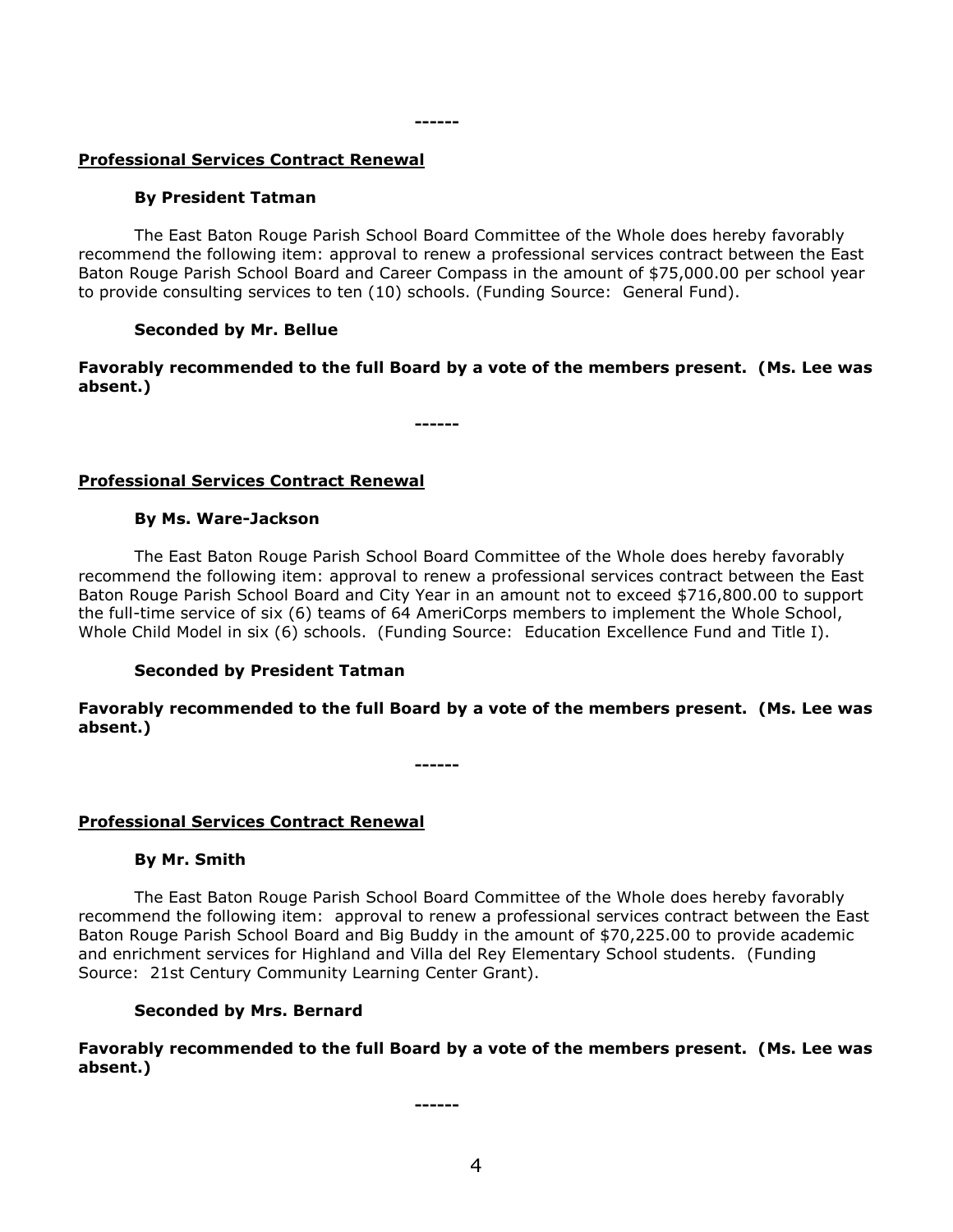# **Memorandum of Understanding (MOU)**

# **By President Tatman**

The East Baton Rouge Parish School Board Committee of the Whole does hereby favorably recommend the following item: approval of a Memorandum of Understanding (MOU) between the East Baton Rouge Parish School Board and Louisiana State University to implement a dual enrollment program. (Funding Source: Supplemental Course Allocation State Funds).

# **Seconded by Mrs. Bernard**

**Favorably recommended to the full Board by a vote of the members present. (Ms. Lee was absent.)**

**------**

# **Memorandum of Understanding (MOU)**

# **By President Tatman**

The East Baton Rouge Parish School Board Committee of the Whole does hereby favorably recommend the following item: approval of a Memorandum of Understanding (MOU) between the East Baton Rouge Parish School Board and Baton Rouge Community College to implement a dual enrollment program. (Funding Source: Supplemental Course Allocation State Funds).

# **Seconded by Mr. Smith**

**Favorably recommended to the full Board by a vote of the members present. (Ms. Lee was absent.)**

**------**

# **Memorandum of Understanding (MOU)**

#### **By Mrs. Bernard**

The East Baton Rouge Parish School Board Committee of the Whole does hereby favorably recommend the following item: approval of a Memorandum of Understanding (MOU) between the East Baton Rouge Parish School Board and Southeastern Louisiana University to implement a dual enrollment program. (Funding Source: Supplemental Course Allocation State Funds).

# **Seconded by Dr. Nelson-Smith**

# **Favorably recommended to the full Board by a vote of the members present. (Ms. Lee was absent.)**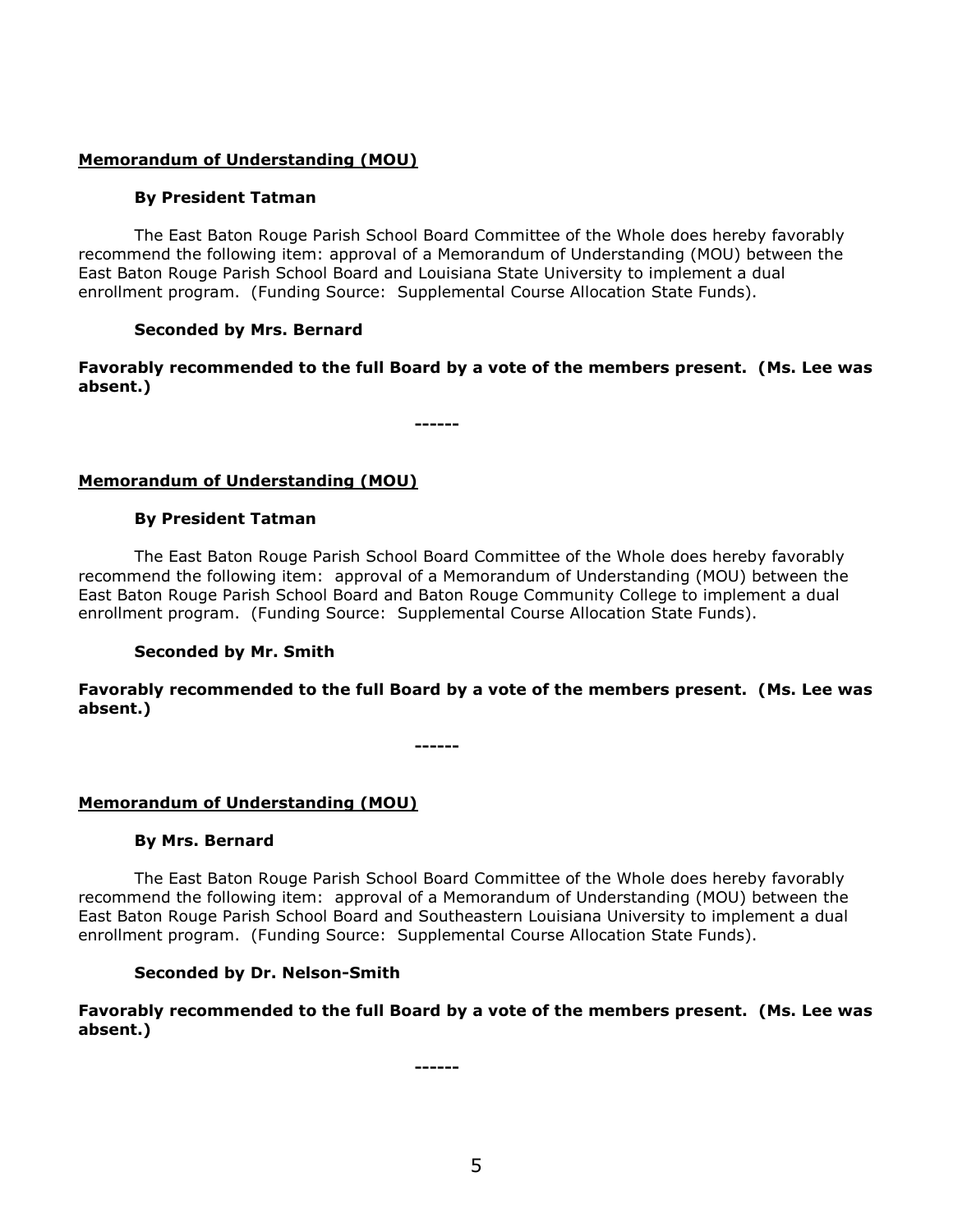### **Budgets**

### **By President Tatman**

The East Baton Rouge Parish School Board Committee of the Whole does hereby favorably recommend the following item: approval of the Proposed 2015-2016 Pre –K Early Childhood Community Networks – Cohort 2 Childcare and Development Fund (CCDF) and Cohort 2 State Budgets.

### **Seconded by Mr. Bellue**

**Favorably recommended to the full Board by a vote of the members present. (Ms. Lee was absent.)**

**------**

### **Budget**

### **By President Tatman**

The East Baton Rouge Parish School Board Committee of the Whole does hereby favorably recommend the following item: approval of the Proposed 2015-2016 Advanced Placement Test Fee Program Budget.

### **Seconded by Dr. Nelson-Smith**

**Favorably recommended to the full Board by a vote of the members present. (Ms. Lee was absent.)**

**------**

#### **Budget**

#### **By Ms. Ware-Jackson**

The East Baton Rouge Parish School Board Committee of the Whole does hereby favorably recommend the following item: approval of the Proposed 2015-2016 Community Network Childcare Classroom Expansion Budget.

### **Seconded by Mr. Bellue**

**Favorably recommended to the full Board by a vote of the members present. (Ms. Lee was absent.)**

**------**

**Budget**

**By Mrs. Bernard**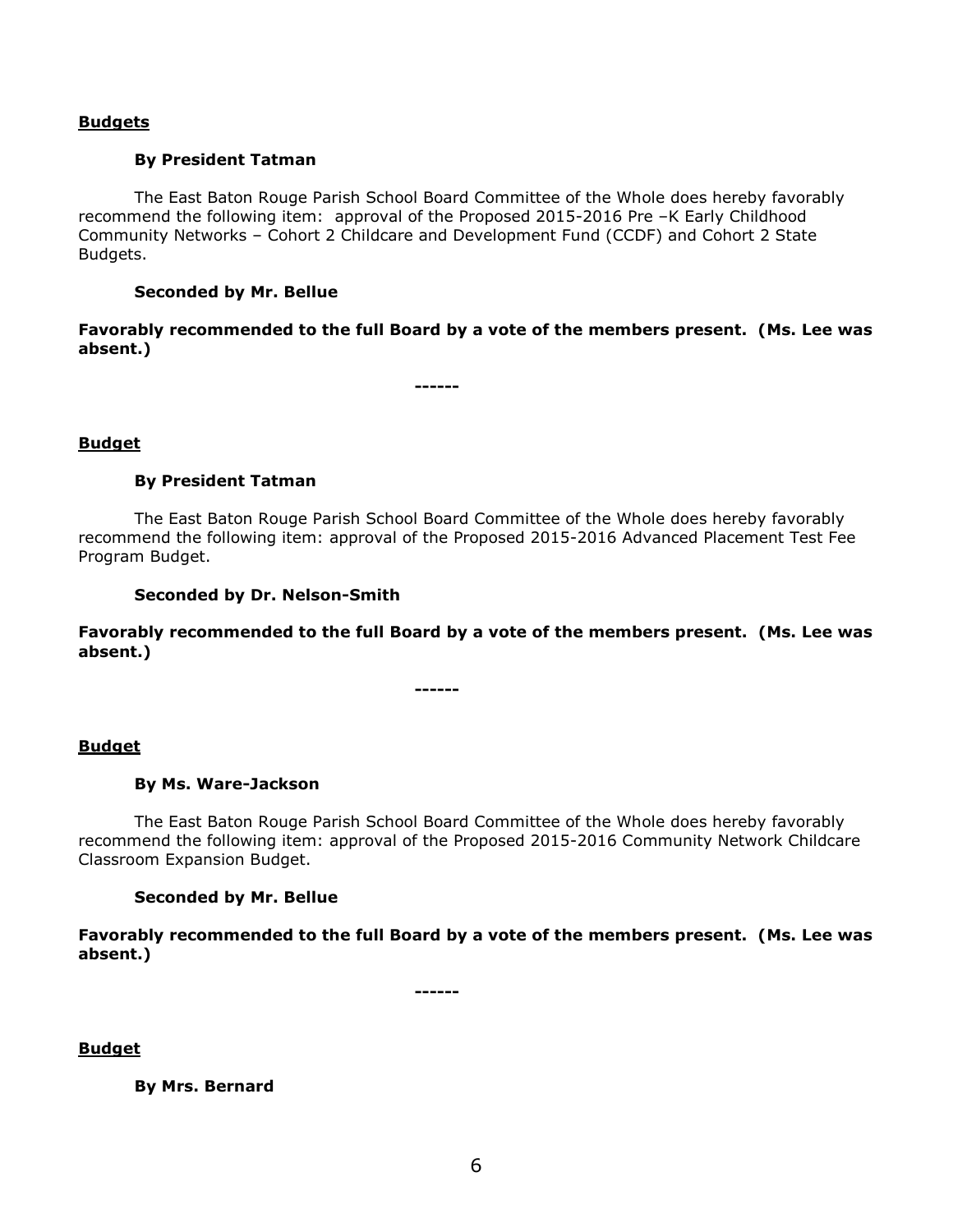The East Baton Rouge Parish School Board Committee of the Whole does hereby favorably recommend the following item: approval of the Proposed 2015-2016 Positive Behavioral Interventions and Support (PBIS) Budget.

# **Seconded by President Tatman**

**Favorably recommended to the full Board by a vote of the members present. (Ms. Lee was absent.)**

**------**

# **Budget**

# **By President Tatman**

The East Baton Rouge Parish School Board Committee of the Whole does hereby favorably recommend the following item: approval of the Proposed 2015-2016 21st Century Community Learning Centers Budget.

# **Seconded by Dr. Nelson-Smith**

**Favorably recommended to the full Board by a vote of the members present. (Ms. Lee was absent.)**

**------**

# **Professional Services Contract**

# **By Mrs. Bernard**

The East Baton Rouge Parish School Board Committee of the Whole does hereby favorably recommend the following item: approval of a professional services contract between the East Baton Rouge Parish School Board and Dr. David K. Lerch Educational Consulting, Inc., to write a grant for the district for the upcoming 2016-2019 Magnet Schools Assistance Program (MSAP) cycle. (Funding Source: Magnet Funds/General Fund – Travel and Related Expenses and Contingency Fee if district is awarded the grant).

# **Seconded by President Tatman**

**Favorably recommended to the full Board by a vote of the members present. (Ms. Lee was absent.)**

**------**

# **Cooperative Agreement**

# **By Mrs. Bernard**

The East Baton Rouge Parish School Board Committee of the Whole does hereby favorably recommend the following item: approval of a Cooperative Agreement between the East Baton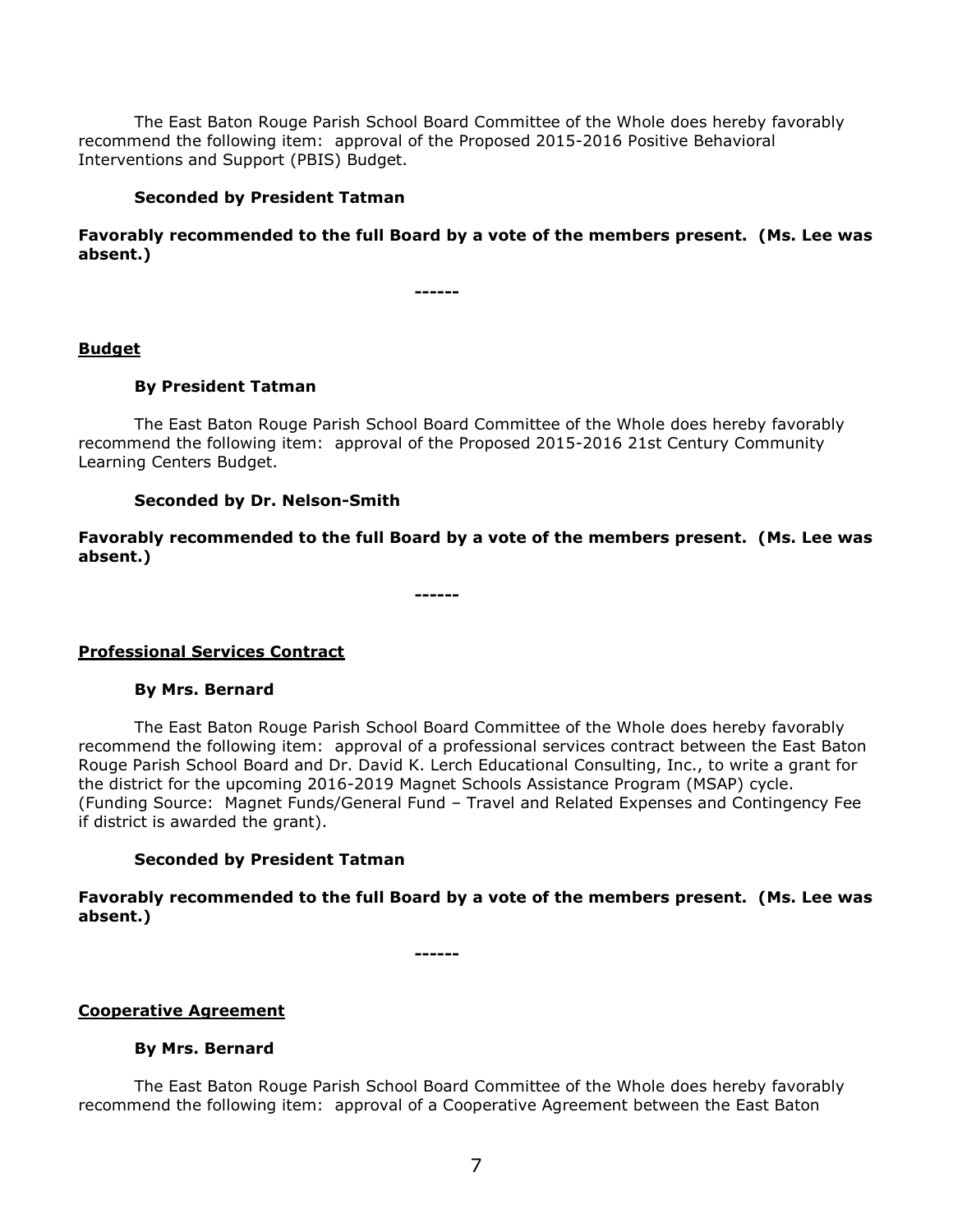Rouge Parish School Board and Capital Area Human Services District to provide behavioral health services and/or training.

# **Seconded by President Tatman**

### **Discussion followed.**

### **The following substitute motion was made.**

### **By Mr. Smith**

The East Baton Rouge Parish School Board Committee of the Whole does hereby refer the following item to the East Baton Rouge Parish School Board **without a recommendation until staff provides additional information:** approval of a Cooperative Agreement between the East Baton Rouge Parish School Board and Capital Area Human Services District to provide behavioral health services and/or training.

### **Seconded by President Tatman**

### **Discussion continued.**

# **The following "friendly amendment" was offered by Ms. Ware-Jackson and accepted by the originator and seconder.**

The East Baton Rouge Parish School Board Committee of the Whole does hereby refer the following item to the East Baton Rouge Parish School Board **without a recommendation until staff provides additional information:** approval of a Cooperative Agreement between the East Baton Rouge Parish School Board and Capital Area Human Services District to provide behavioral health services and/or training. All services are to continue until the re-evaluation is completed and brought before the East Baton Rouge Parish School Board.

### **Approved for referral to the Board without a recommendation by a vote of the members present. (Ms. Lee was absent.)**

**------**

# **Cooperative Agreement**

#### **By Mrs. Bernard**

The East Baton Rouge Parish School Board Committee of the Whole does hereby favorably recommend the following item: approval of a Cooperative Agreement between the East Baton Rouge Parish School Board and East Baton Rouge Truancy Assessment Inc., and related budget for the Elementary School TASC program.

# **Seconded by President Tatman**

# **Favorably recommended to the full Board by a vote of the members present. (Ms. Lee was absent.)**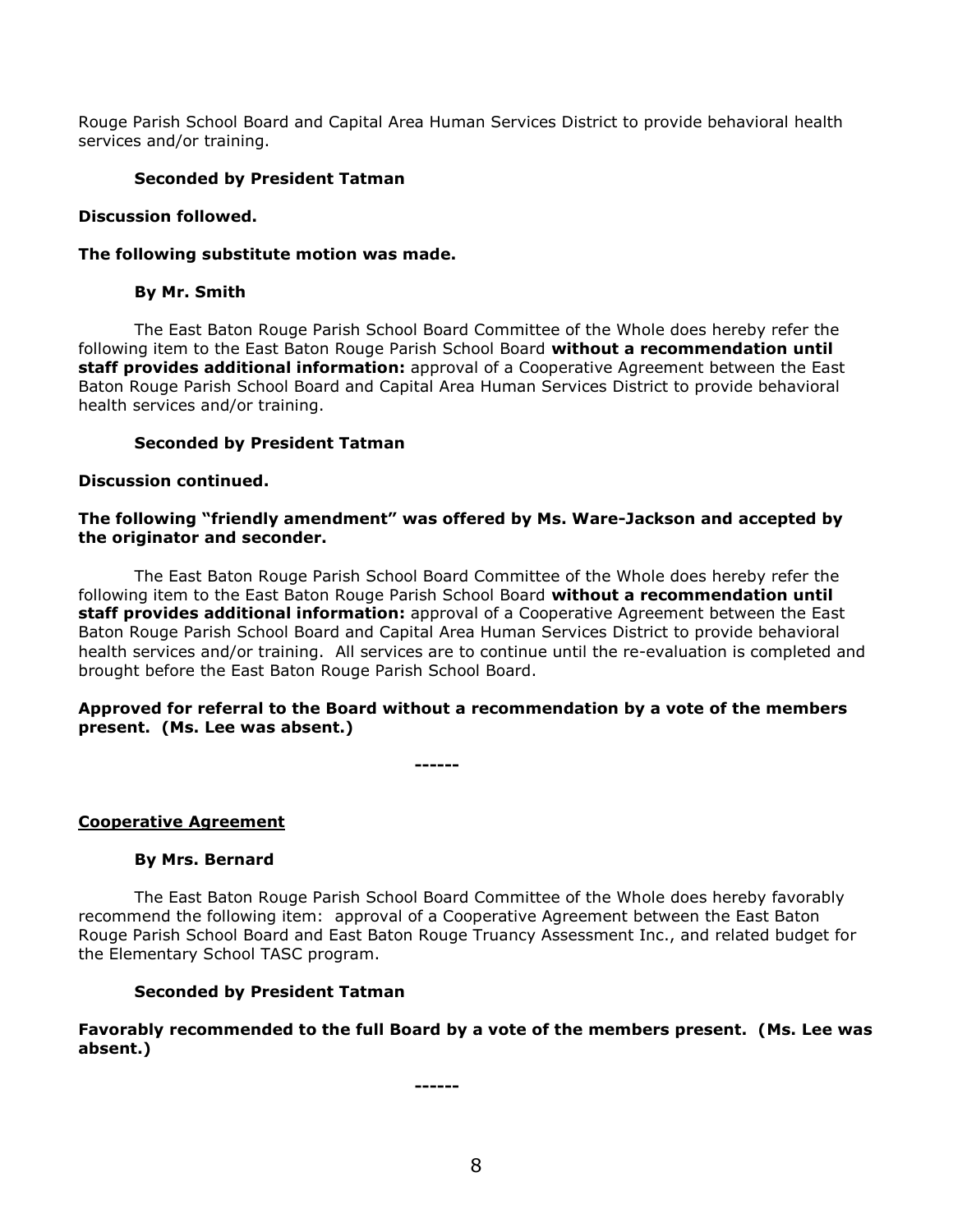### **Agreements**

### **By Mr. Bellue**

The East Baton Rouge Parish School Board Committee of the Whole does hereby favorably recommend the following item: approval of the Louisiana Department of Education's Data Sharing Agreements for the following: a) Pacific Metrics; b) Computer Aid, Inc.; and c) Red e Set Grow, LLC.

# **Seconded by President Tatman**

# **Favorably recommended to the full Board by a vote of the members present. (Ms. Lee was absent.)**

**------**

### **Memorandum of Agreement Renewal**

### **By Dr. Nelson-Smith**

The East Baton Rouge Parish School Board Committee of the Whole does hereby favorably recommend the following item: approval to renew a Memorandum of Agreement between the East Baton Rouge Parish School Board and AMIkids Baton Rouge, Inc., the attached resolution, and to provide for related matters. (Funding Source: General Fund).

### **Seconded by Mr. Bellue**

**Favorably recommended to the full Board by a vote of the members present. (Ms. Lee was absent.)**

**------**

#### **Professional Services Contract Renewal**

#### **By President Tatman**

The East Baton Rouge Parish School Board Committee of the Whole does hereby favorably recommend the following item: approval to renew a professional services contract with F.A. Richard and Associates (FARA) to provide Third Party Administrative Services, effective October 1, 2015, and to provide for related matters.

#### **Seconded by Mrs. Bernard**

**Favorably recommended to the full Board by a vote of the members present. (Ms. Lee was absent.)**

**------**

#### **Cooperative Endeavor Agreement**

**By Mr. Smith**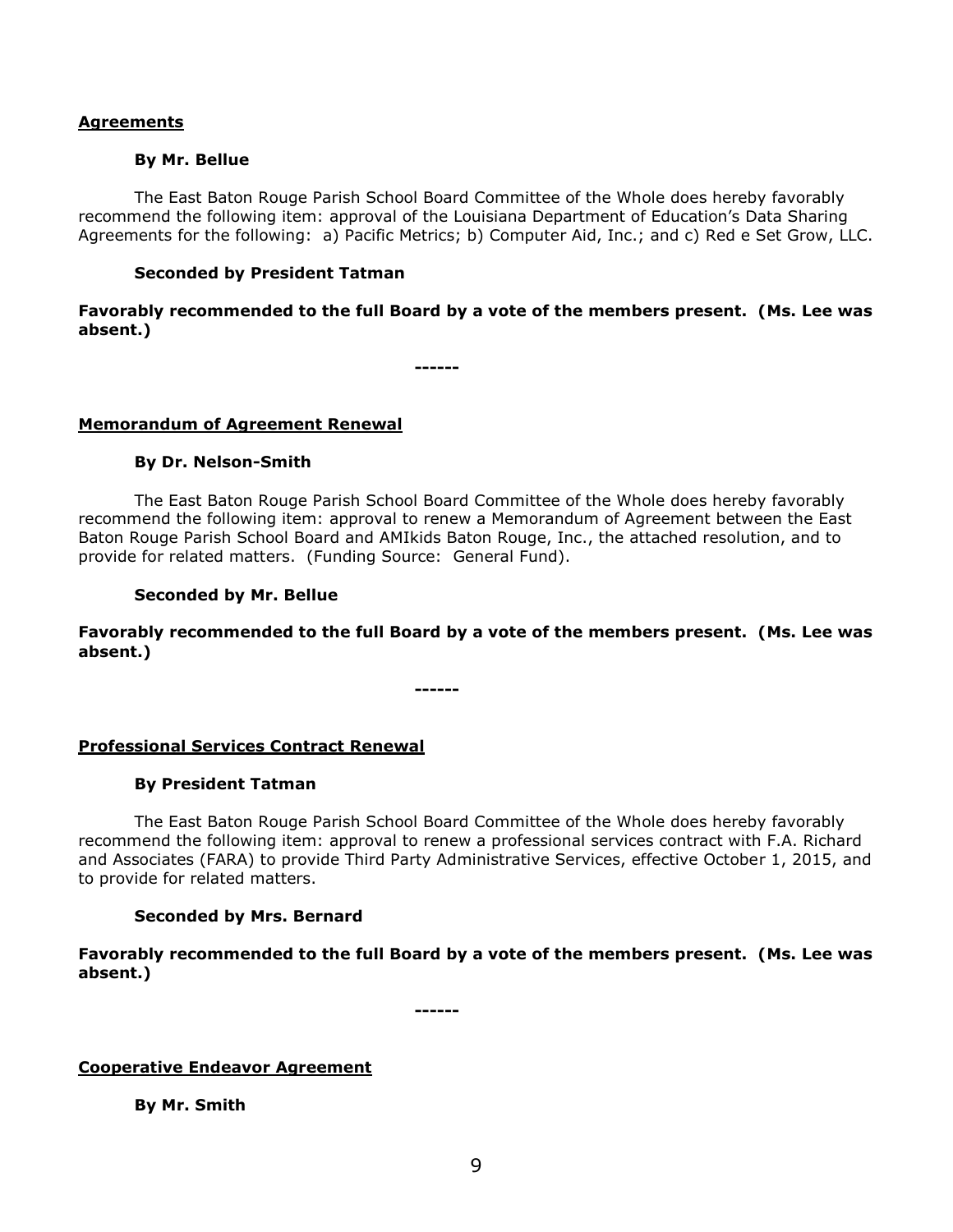The East Baton Rouge Parish School Board Committee of the Whole does hereby favorably recommend the following item: approval of a Cooperative Endeavor Agreement (CEA) between the East Baton Rouge Parish School Board and the State of Louisiana to authorize the receipt of Capital Outlay funding to assist with the renovation of Istrouma High School.

# **Seconded by Dr. Nelson-Smith**

# **Favorably recommended to the full Board by a vote of the members present. (Ms. Lee was absent.)**

**------**

Ms. Lee arrived for the meeting.

# **Policy IDE Revision**

# **By Mr. Bellue**

The East Baton Rouge Parish School Board Committee of the Whole does hereby favorably recommend the following item: approval to revise School Board Policy IDE regarding eligibility requirements for participation in extracurricular activities.

### **Seconded by President Tatman**

### **Favorably recommended to the full Board by a vote of all the members.**

**------**

**Settlement of a Law Suit**

# **By President Tatman**

The East Baton Rouge Parish School Board Committee of the Whole does hereby accept the recommendation of Mr. Domoine Rutledge, General Counsel, East Baton Rouge Parish School Board, in the matter of: Desiree Felton, Individually and/on behalf of Jane Doe vs. EBRPSB and Donald Bordelon; Suit No.: 618,467; Section 22; 19th JDC; Parish of East Baton Rouge.

# **Seconded by Dr. Nelson-Smith**

**Favorably recommended to the full Board by a vote of all the members.**

**------**

**There being no further business, the Committee of the Whole adjourned by acclamation.**